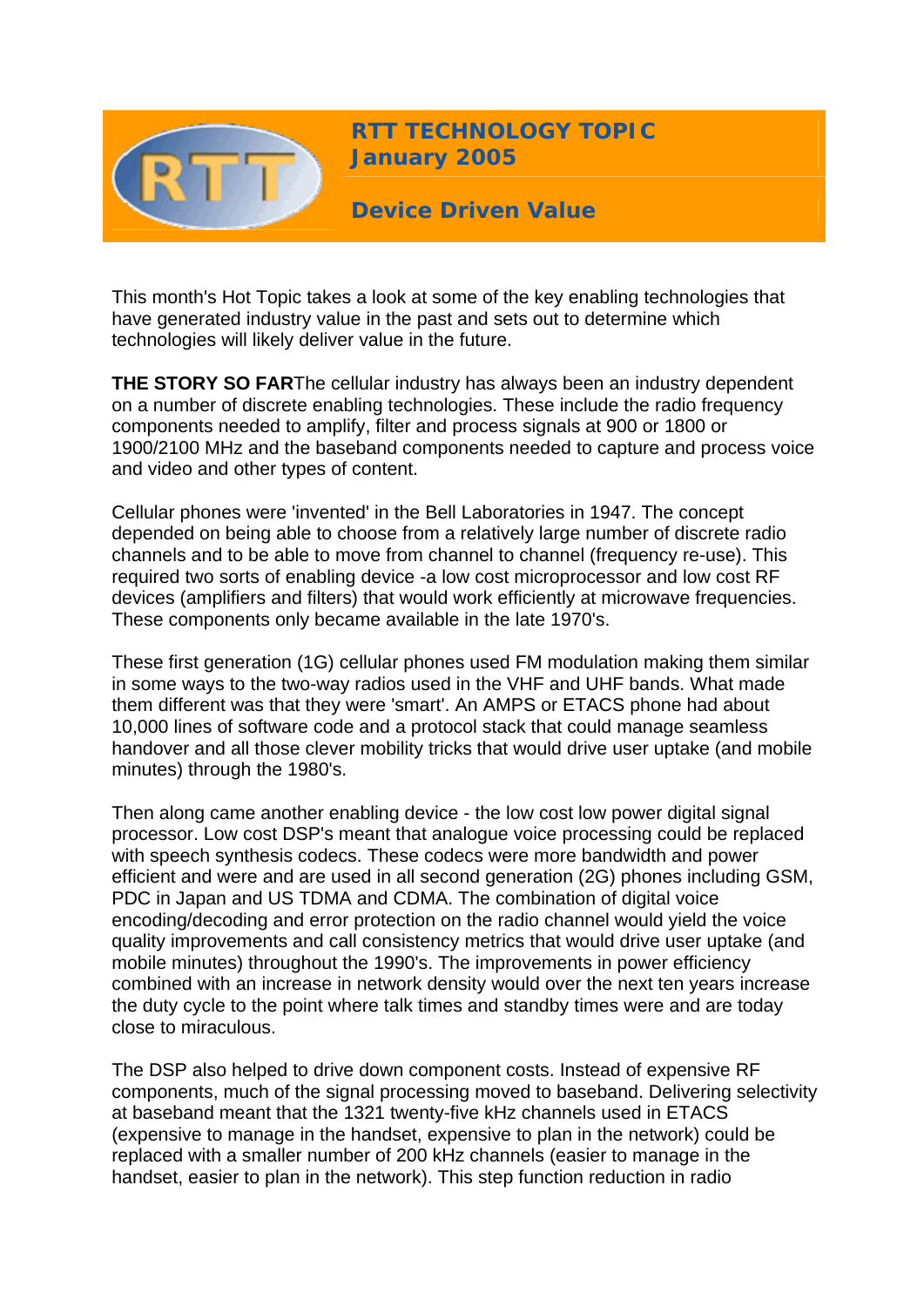component and planning costs went largely unreported in the marketing press but provided the basis for lower prices and higher margins which drove the growth of the industry in the late 1990's. In 1988 it took 8 hours to build and test and phone. By 1998 this had reduced to less than 80 seconds. For larger manufacturers, component and manufacturing costs decreased faster than realised prices.

In the meantime, the phone had also become smarter. 10, 000 lines of code had become 100,000 lines of code with a protocol stack that could manage all those clever SIM based services that would drive user uptake (and mobile minutes) through the 1990's. These value-added services would not have been possible without low cost low power solid state memory technologies.

So far so good- a classic example of a positive feed back business- new technologies realising additional business volume (minutes of use) and additional business value (lower costs and higher margins).

## **3G HANDSET VALUE**

Can the trick be repeated for third generation phones?

Let's look at the enabling technologies presently being deployed into 3G handsets.

Part of the story is just existing device platforms moving forward. Better packing density for solid state memory, faster more power efficient silicon (getting CMOS to run at 5 GHz for 802.11a WiFi handsets), faster clock speeds (600 MHz processors in small form factor devices), and better antenna technologies (near field antennas using ceramic substrates).

The rest of the story revolves around peripheral device capabilities. It's useful to divide these components into uplink application bandwidth devices and downlink application bandwidth devices and to qualify the devices in terms of their ability to generate uplink and downlink value.

# **UPLINK BANDWIDTH DEVICES**

Image sensors are an example of an uplink bandwidth device. Image sensing is either done with charge coupled devices (CCD) or CMOS. CCD devices have traditionally provided better resolution but are power hungry. However, CMOS based devices over the past 18 months have moved from 300,000 pixel to 1.3 Megapixel resolution, with 3 and 4 Megapixel resolution devices presently being sampled to the (larger) handset manufacturers. Note some of these devices can process 25 or 30 frames per second, some will work down to sub one lux light levels and consume less than 100 milliwatts. Imaging capability, particularly imaging power efficiency, self evidently determines the image and video capture capability of the handset which in turn determines the image and video capture functionality for the user which in turn determines uplink 'image and video value'. Solid state microphones capable of capturing signals up to 20 kHz perform the same function for uplink 'audio value'; 24 kbps wideband AMR codecs do the same for uplink 'voice value', high rate wireless keyboards do the same for uplink 'text value'. Note also the importance of 3Gtxt, the ability to add voice and simultaneous sub titling to a real time video in a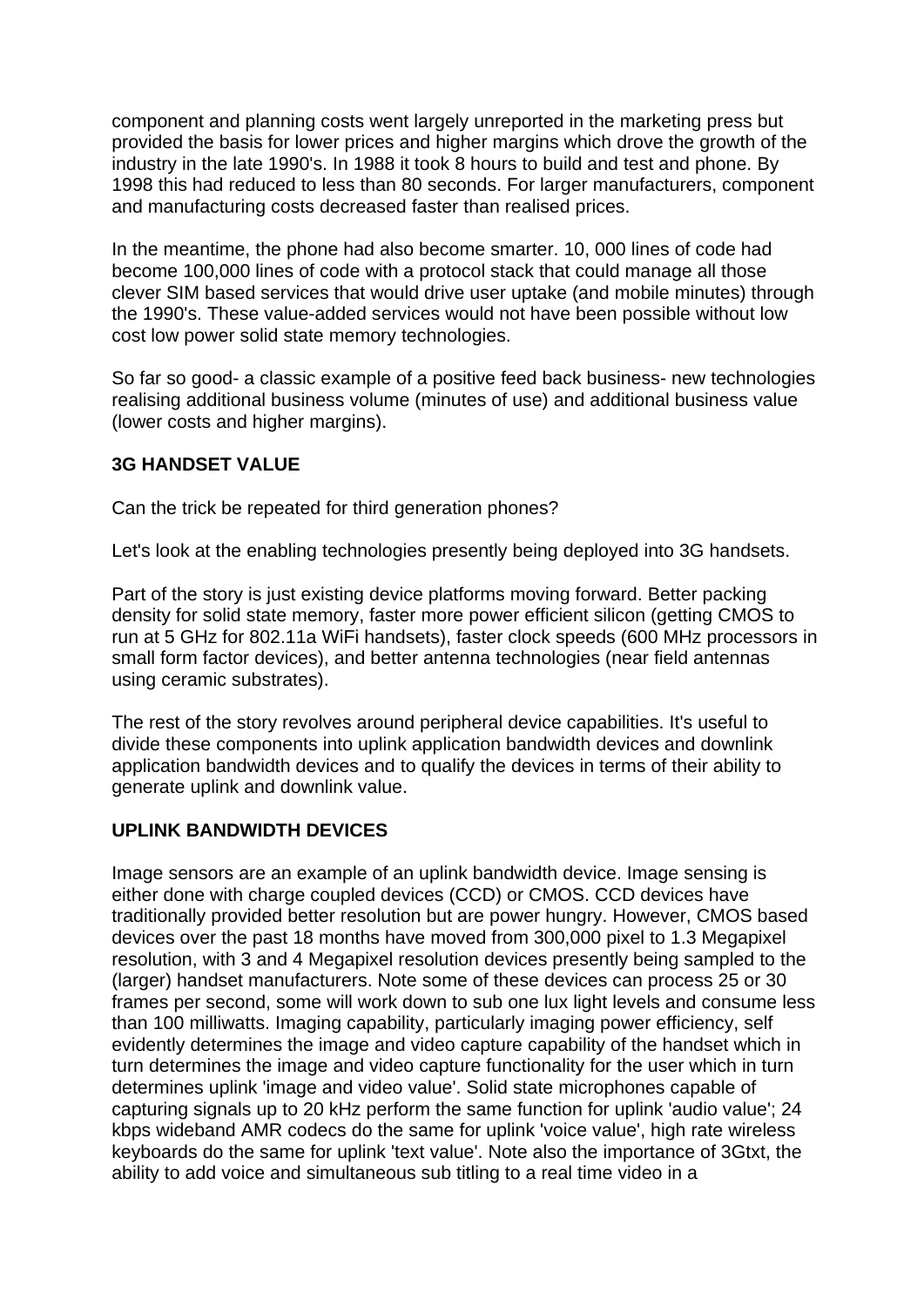conversational exchange with a third party.

## **DOWNLINK BANDWIDTH DEVICES**

Same story with the downlink. As with the uplink, downlink 'voice value' is determined by the quality (i.e. bandwidth) of the codec being used, downlink audio value is determined by the quality of the headphones or speaker and speaker drivers in the handset, image and video downlink value is determined by the display and display drivers used in the phone. Display quality is determined by contrast ratio (brightness captures attention, contrast conveys information), resolution and colour depth and display refresh ratios. CIF or QVGA displays have been displaced typically by VGA displays, 8 bit colour depth (256 colour) displays have been displaced by 16 bit (65,000 colour) displays, 50 millisecond refresh ratios (12 frames per second) have been replaced by 25 second refresh ratio devices. Note also the importance of wide angle viewing capabilities, never a natural strong point with LCD's but now better than they used to be. Viewing angles and video and audio capabilities are particularly important for the 'gather round' effect, getting people around you involved in a voice and video exchange. The more people involved in a session, the longer the session will last - a (device enabled) increase in billable bandwidth. Note also that people will tend not to notice poor video quality video provided the audio quality is good.

## **UPLINK/DOWNLINK BANDWIDTH**

Devices such as cameras and high-end displays are therefore bandwidth generation devices and should (hopefully) also be value generation devices. Application value is the sum of voice value, audio value, image value, video value, text value and data value. Note also that much of the application value is intuitively bi-directional and intuitively symmetric in terms of uplink and downlink loading. Voice is bi-directional and symmetric, simultaneous voice and video is bi-directional and symmetric, simultaneous voice, video and sub titling is bi-directional and symmetric. Don't even assume that audio will be asymmetric on the downlink. The most successful audio sites on the web are sites aimed at people wanting to upload their content ie it's audio capture capability that counts (back to those solid state microphones), which brings us to the radio layer.

# **FLEXIBLE PHYS AND MULTIPLE PHYS**

DSP's have helped to transform voice coding, audio and image coding but they have also helped to transform the radio physical layer (often described as the PHY). The whole point for example of the UMTS radio layer is not so much the headline data rates achievable but the fact that multiple per user data streams can be handled on separate code streams and that each code stream can be variable rate- really the only way to get power budgets down to an acceptable threshold. However, it is important to note that most handsets now have one PHY for wide area, one PHY for local area and, increasingly, a third PHY for personal area networking, all capable, potentially of working at the same time. This is the 'enabling technology' behind the various ' personal mobile gateway' initiatives presently being promoted within the industry;

We have covered these PHY characteristics in earlier Hot Topics but as a brief recap,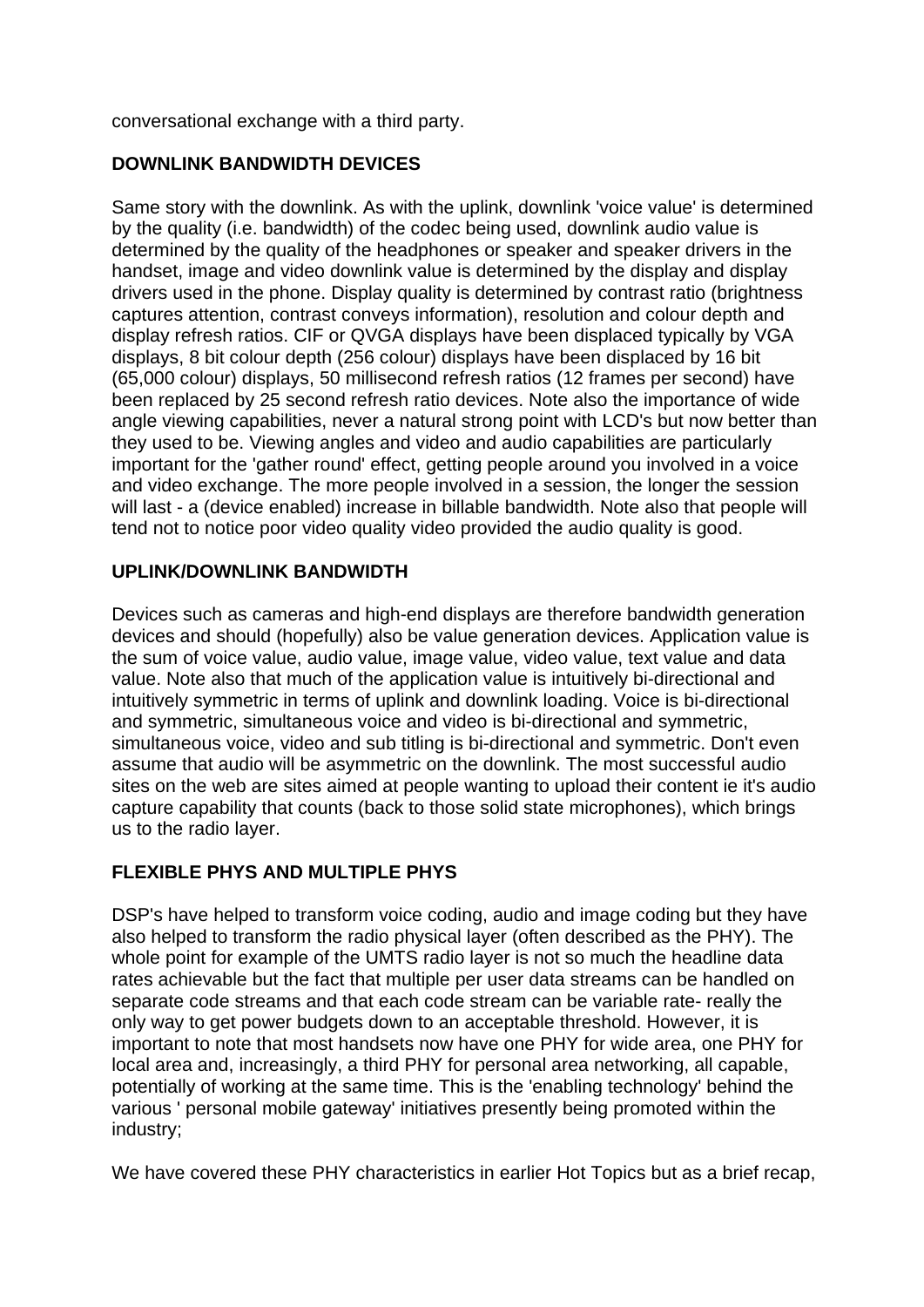consider:

# **The Bluetooth PHY**

Bluetooth now has a new PHY extension known as EDR (enhanced data rate). The significance of EDR is not so much the higher headline data rate so much as the ability to support multiple simultaneous data streams - voice and image combined with wireless mouse and or wireless keyboard support for example.

# **The WiFi PHY**

Presently undergoing a major transformation, the wireless media extensions (EDCA and HCCA) are specifically designed for mixing background and best effort traffic with real time voice and video both for home networking and for mobile Personal Area or Local area application context.

## **The UWB PHY**

From a hardware (enabling technology) perspective, as CMOS geometries have reduced, it has become practical to build low cost pulse train generators and detectors with the bandwidth effectively dictated by the rise time of the IC process. A nanosecond pulse width occupies one GHz of radio spectrum, the only issue then being how you co-exist with other proximate spectral users. There are also two competing PHY proposals - the DS-UWB PHY (www.uwbforum.org ) and the Multiband OFDM PHY (www.multibandofdm.org) but both are targeted at the high data rate personal area networking space (see the September Hot Topic on the RTT web site www.rttonline.com for a more detailed explanation.)

## **802.15 PHY/MAC INTEGRATION**

We also highlighted the need find some way of allowing WiFi, Bluetooth and UWB devices to work together. In principle this is what 802.15 is supposed to be doing. 802.15-2 addresses the co-existence of wireless personal area networks and wireless local area networks. 802.15-3 is setting out to establish an agreed standard for high rate (20 Mbit/s or greater) PANS and DANS or in other words UWB and/or WiFi based PAN/DAN topologies. 802.15-4 addresses low rate low power applications which could potentially be Bluetooth and/or WiFi and/or UWB.

# **MULTIPLE PHYS AND APPLICATION VALUE**

WiFi (802.11 a, b and g), Bluetooth (1.2 and EDR) and UWB (DS UWB and Multiband OFDM UWB) are all evolving both in terms of PHY and MAC functionality. New capabilities open up new application opportunities both in home networking (the moving of audio and video between multiple devices) and in personal area networking.

As often happens, we are spoilt for choice in terms of radio layer and MAC layer options, any of which are capable of fulfilling the application requirement. It comes down to cost versus capability.